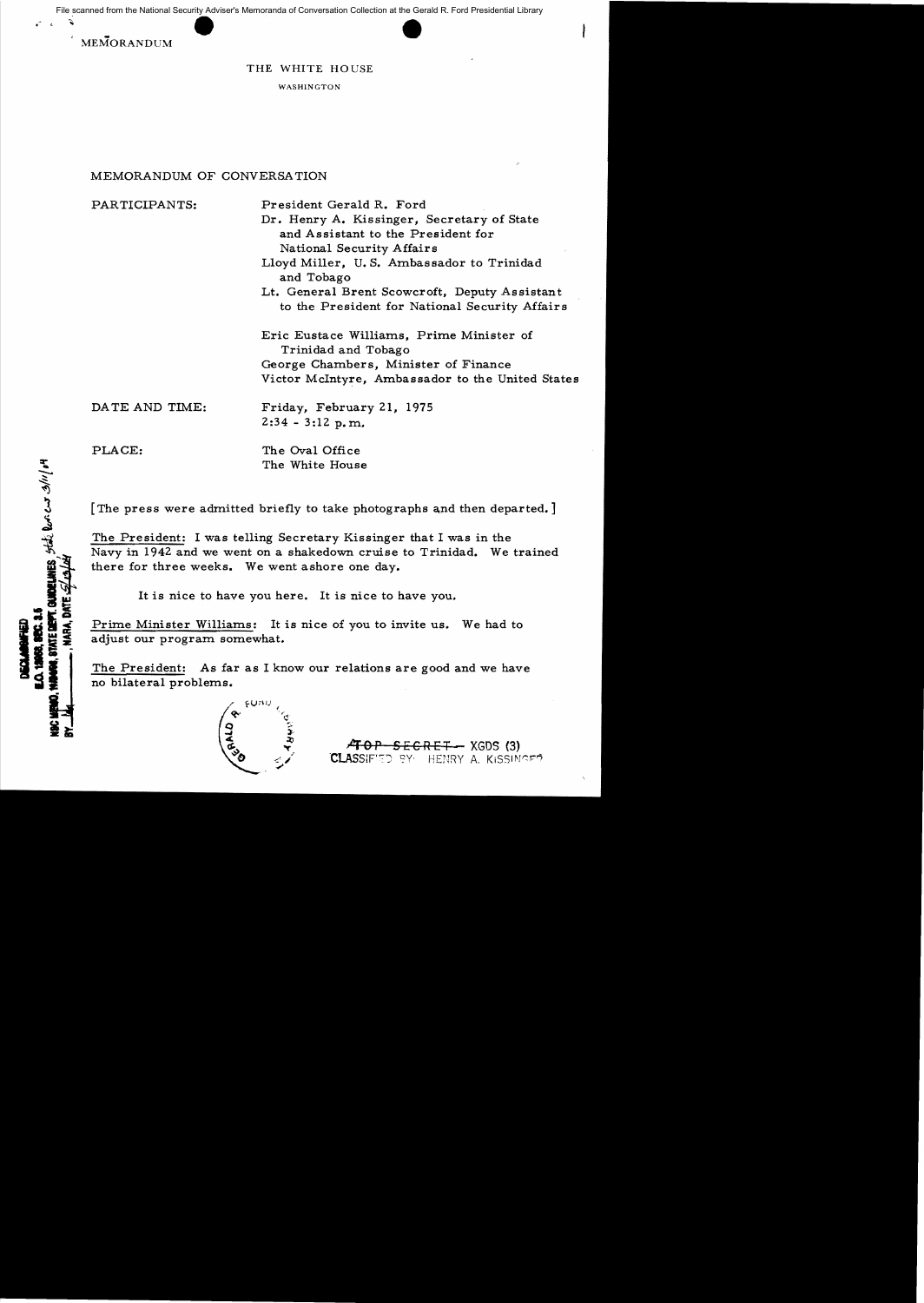Prime Minister Williams: Except we never know what you will do with your trade policy.

The President: We were upset too at the trade bill.

Prime Minister Williams: You, should adopt our system.

The President: Can you control your parliament?

Prime Minister Williams: Of course, otherwise you are out. But they say it is easier to go to the country than to come back from it.

The President: How many people are there in your legislature?

Prime Minister Williams: 36 in one house and 23 in the other.

Secretary Kissinger: You look like you are in complete control.

Prime Minister Williams: It depends on what you mean. What are you doing on the petro dollars?

Secretary Kissinger: We have our own problems there. We aren't harrassing you, are we?

Prime Minister Williams: No, we don't belong to OPEC.

Secretary Kissinger: But you follow OPEC pricing.

Prime Mini ster Williams: Yes.

The President: Then how does the trade bill affect you?

Prime Minister. Williams: Just the principle of it. We would have to vote with Venezuela if you can't solve it.

I almost met you in Tokyo. I was there just ahead of you.

The President: It was a good trip, substantively, and the weather. The Japanese said the weather was a good omen.

Prime Minister Williams: Then my last one was a bad omen -- it was  $\begin{pmatrix} 1 & 1 & 1 \\ 0 & 1 & 1 \\ 0 & 0 & 1 \end{pmatrix}$ 

 $\frac{1}{2}$  .  $\frac{1}{2}$ cJ;.~ *""I* () <:/ ,""'"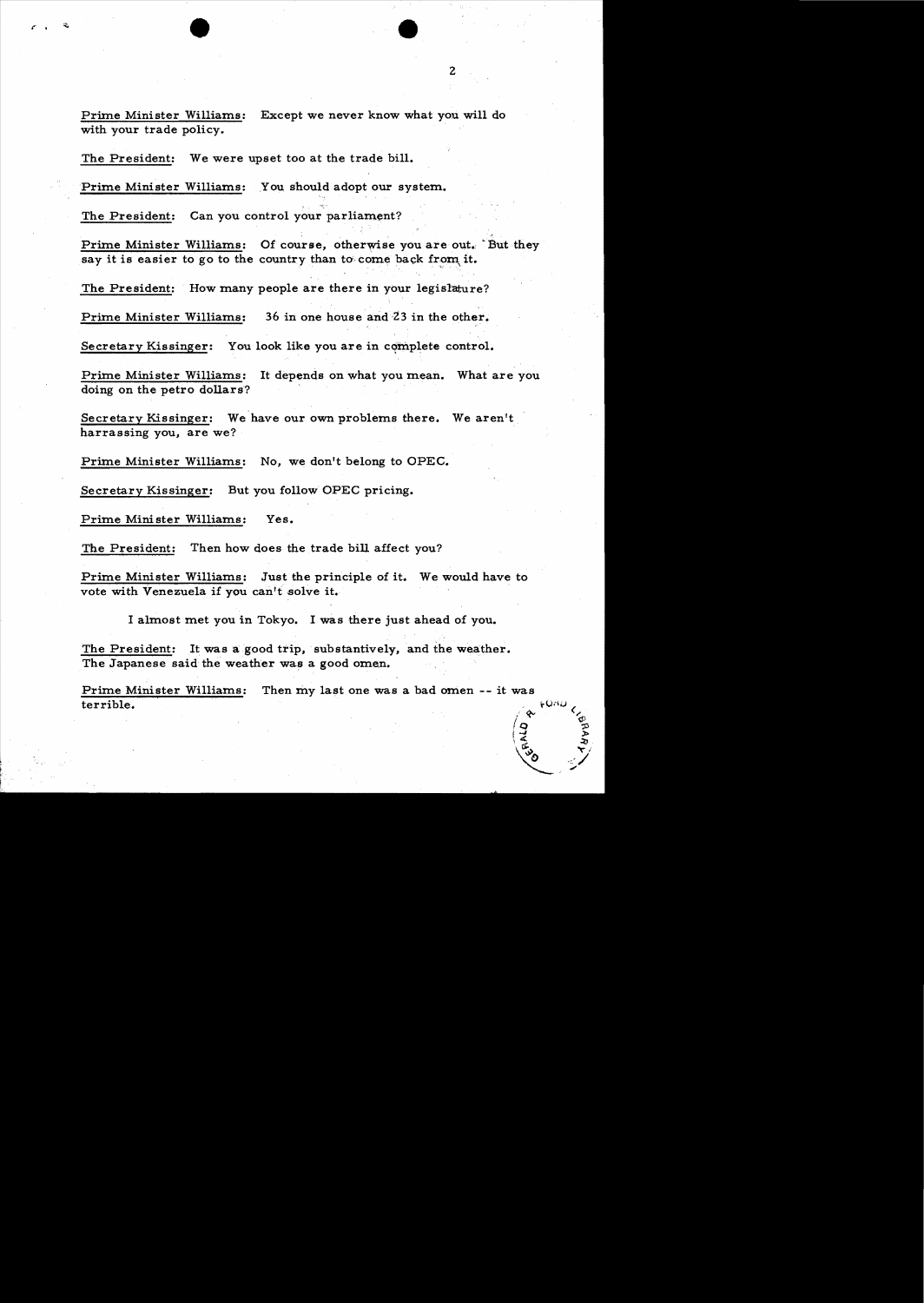Secretary Kissinger: Are you and the Japanese trading partners?

Prime Minister Williams: No, we are just building it. There are investment possibilities. There may be a steel plant, etc.

General Scowcroft: The Prime Minister has visited China and Indonesia also.

The President: When were you in China?

Prime Minister Williams: Six days ago and six weeks ago. If you go in February, don't go to Shanghai and Canton.

The President: I was there in July. It was hot. Are you establishing trade relations?

Prime Minister Williams: We are beginning. They have a lot of things we want and we think they can use our fertilizer.

The President: Aren't transport prices high?

Prime Minister Williams: We may make a barter arrangement.

The President: Are you self-sufficient in food?

Prime Minister Williams: No. We import, mostly from the United States. Costs are very high. Fortunately we have the money. But for how long? We are against your policy, Dr. Kissinger.

Secretary Kissinger: You are against lower prices?

Prime Minister Williams: No. We are against crude oil prices not connected with other commodities.

Secretary Kissinger: We are prepared to index, but at lower prices.

Prime Minister Williams: What is the price?

Secretary Kissinger: We haven't thought it through.

The President: What is your production?

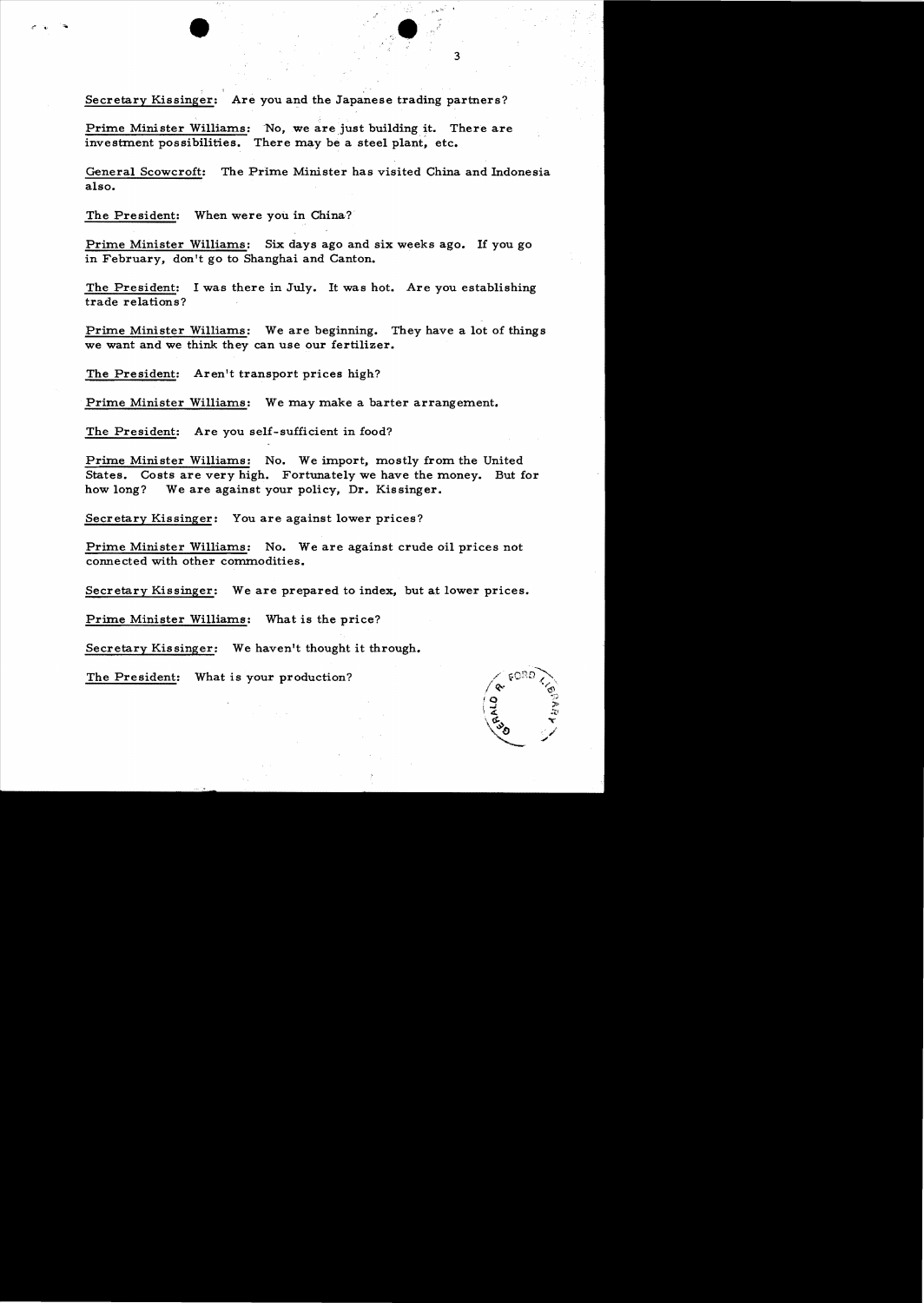Prime Minister Williams: 200,000 barrels. But we have new offshore ports. It will be difficult because of the depth.

Minister Chambers: It is not so bad as the North Sea, where they have 50-foot waves.

Prime Minister Williams: But we occasionally have hurricanes.

The President: Do you have them frequently?

Prime Minister Williams: No, but we did last year.

We found an interesting thing in Indonesia -- a floating fertilizer factory -- two ships, one for ammonia and one for urea.

Secretary Kissinger: Why?

Prime Minister Williams: Apparently because of land space. It attracts us because we have a land problem. I am thinking of having a refinery at sea and a 200-mile limit.

Secretary Kissinger: He thinks big! That would give you a slice of Mexico wouldn't it. (Laughter]

Prime Minister Williams: We are serious about it. It would reduce the heavy infrastructure.

Minister Chambers: But it also gives employment.

Prime Minister Williams: We have only 60 miles by 40, with one million people.

The President: Is it growing?

Prime Minister Williams: No, it is declining. We have a very successful family planning program.

Could we get international fund financing for our off-shore program?

1;:. <sup>~</sup>

Secretary Kissinger: I see imperialist tendencies. You put a rig out and extend the 200 miles beyond that.

. .~ .

Prime Minister Williams: We will be weighing'in at the Law of the Sea Conference. The ZOO-mile limit is in parliament.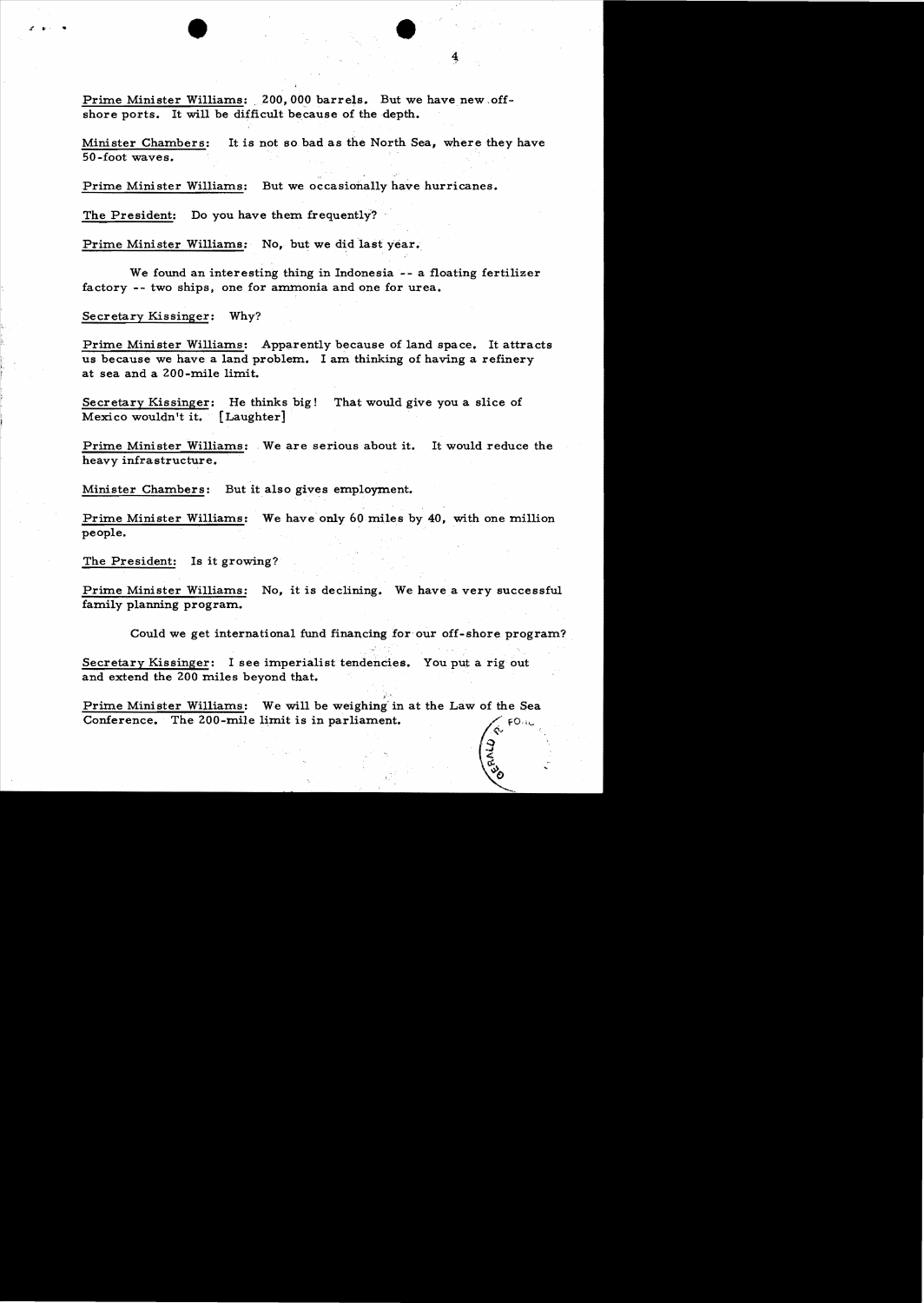$P/P.m.W.$  We interval of  $R$  $21/526 - 75$ Pursont P demonstelling K langer - hong in 4 2. Count or shokehome crime to Trimidad. We trimed The for 3 who. Went achou I day. hier to have you have hier to have you US Nicefragon & monterey. We had to adjust our pregun concertat P as far as 7 home one relations are good and one have us belated proa hapt un man have what span will do w/ your trade policy P We were partite trale for US You should a lept an sight Com que control jour partir.)  $\mathbb{Z}$ W Of conser a traine jum an out. But thong say it easier to go to country the to me look from it. P How many people? W 36 in an +23 in corter. K You look ble you in complete cate. OS Repernels what you mean. Petrol llow? K Ya home plot use how one and proto then Obecassit hommaning pour, an une? US No, we don't help to PEC K But you follow OPEC pricing  $\alpha$   $\gamma$ es P Than have dres Track Siel offert pour to  $-\frac{1}{2}$ so good trip, substantially ornal clubs,)  $\frac{\rho}{\rho}$  bear  $\frac{\rho}{\rho}$  and **DECLARGEMED BLO. 18958, SEC. 3.5** NEC MENIO, NAMERO, STATE DEPT. GUIDELINES, State les es 3/11/04 **BY**  $\frac{1}{2}$  , **MARA, DATE**  $\frac{2}{10}$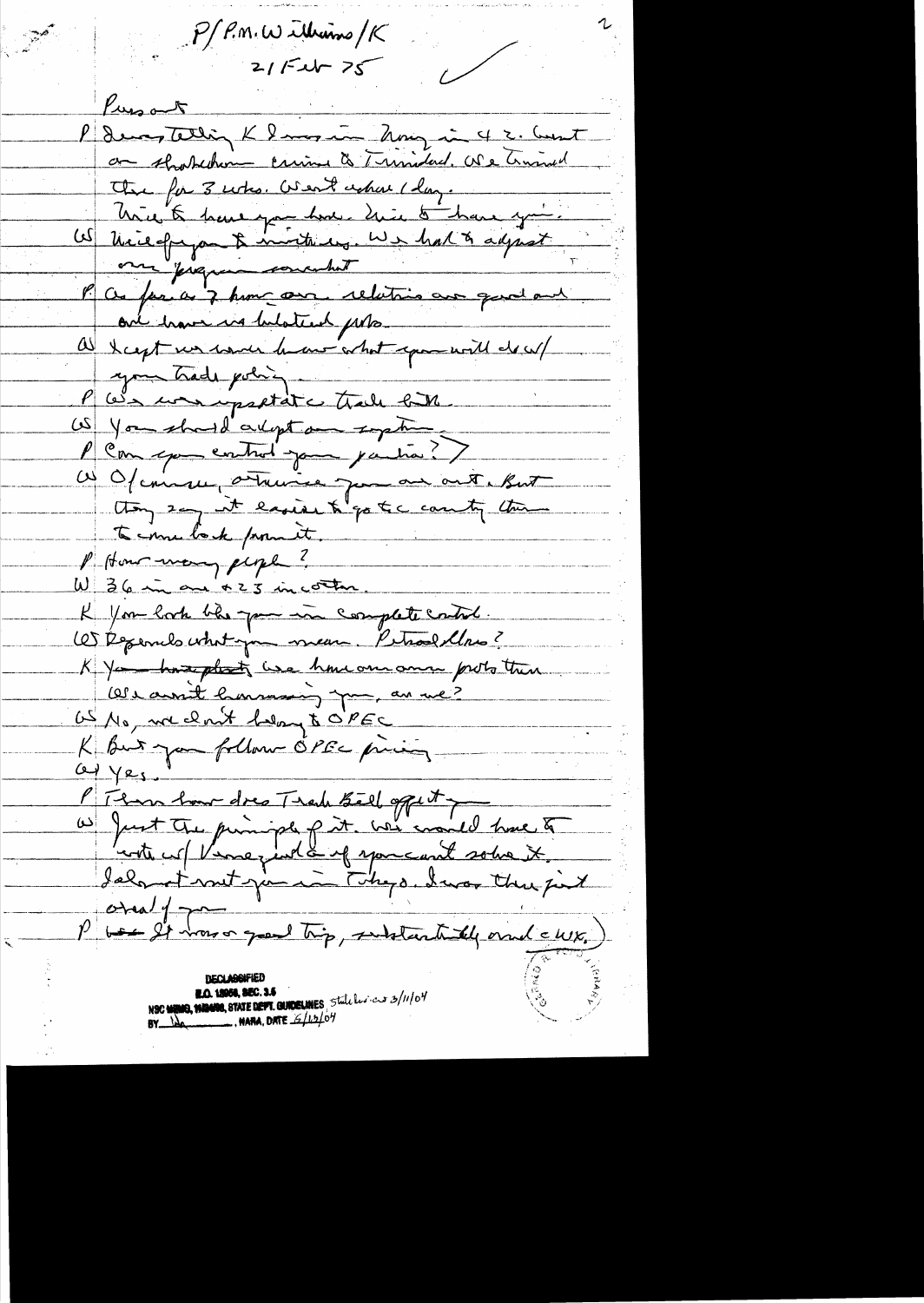Speakary Rhondes - Ting to PRC. Japo ronde un a poulonne Wohn un lost one was bad onen a un traite K are you + J 70 tracting parties<br>10 Mg foist bouilding it. Investement possibilities. Philosopheryamin Chica W 6 dags ago (?) and 6 who ago for you possible, dont jo & Shoughon + Contor l'Investiment de pour les mois hot. Au your estat. O Beginning. They have lot of this are won't an think they can use our fertilises. P anon't transport prices high? W Unghan bouter original P au jou aiff sug in fail Frankly us have money. But for how long Weakayanist your policy, K. K Jemanjant louvriprie ? W No. We agonist Course and price not emmeitat w/other condition. K CSI prepared to include, but at house paris. W certist price? K We haven that it there P What is production (i) 2000, 0000 bills, But we have cherc of share finte. It will be lif lescouse for depth. tommeter let so late as Just Sea, up 50 ft cranes. W But we or commently have hun comp-P Danyon have then perpectly a no, but hid last year.